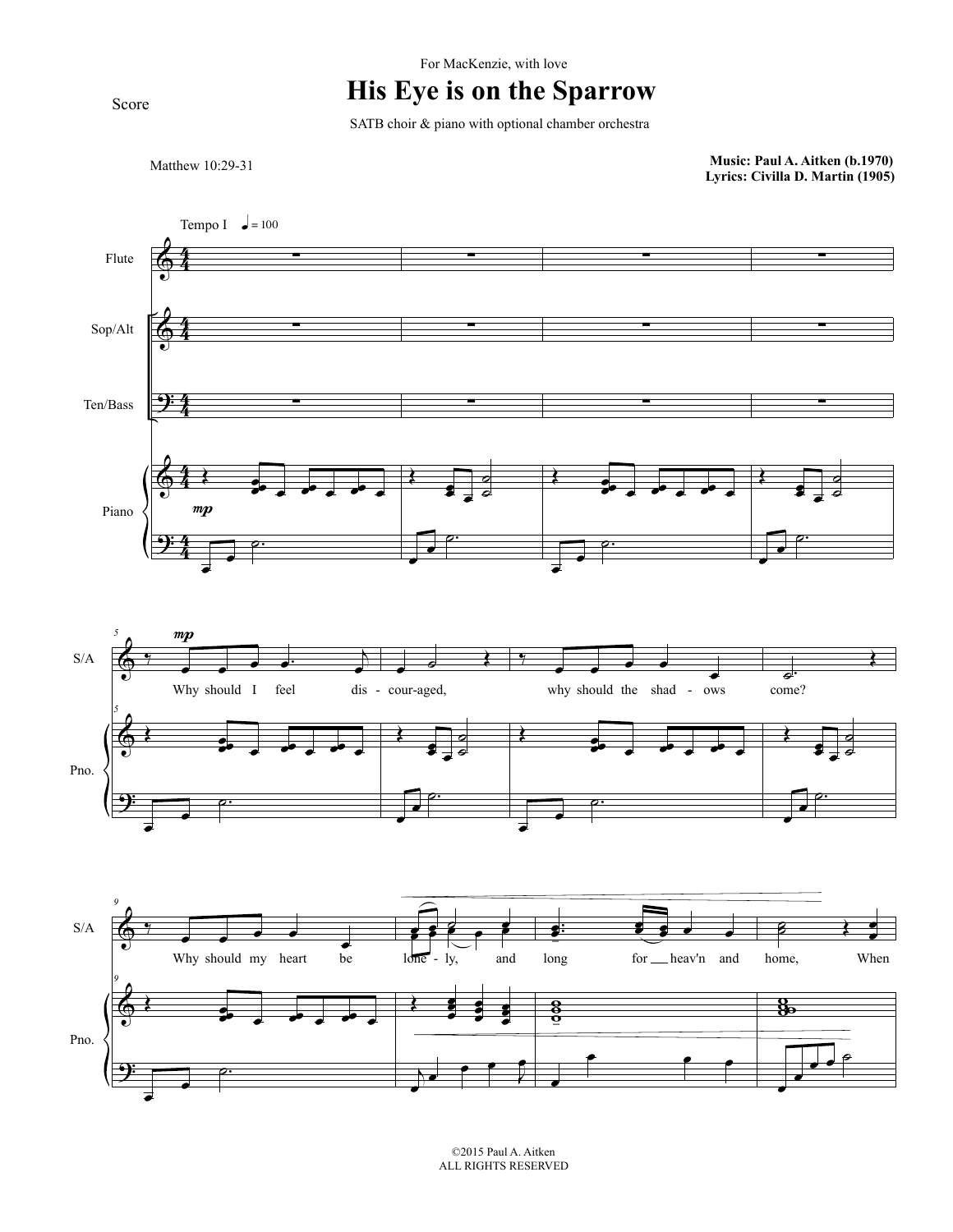





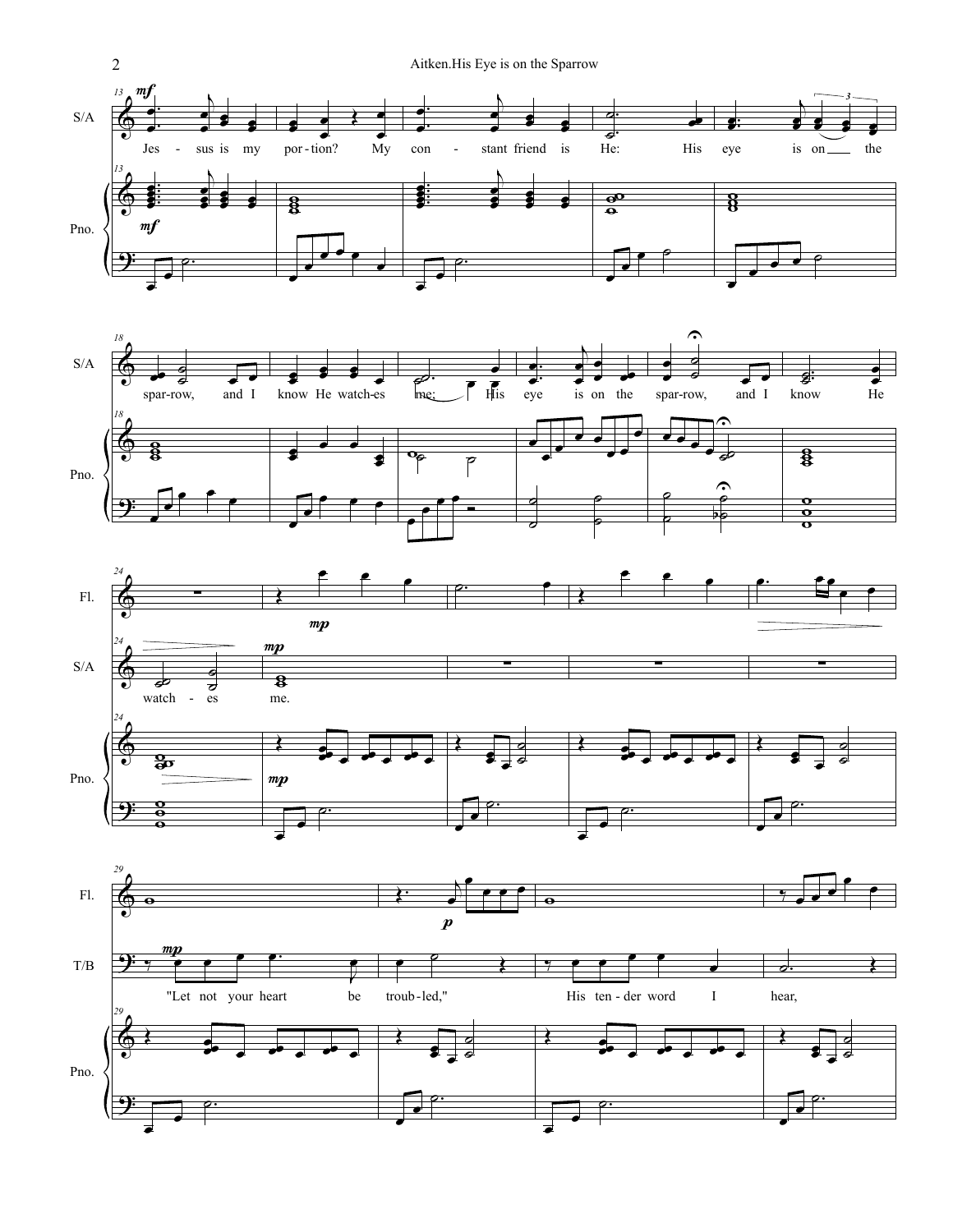



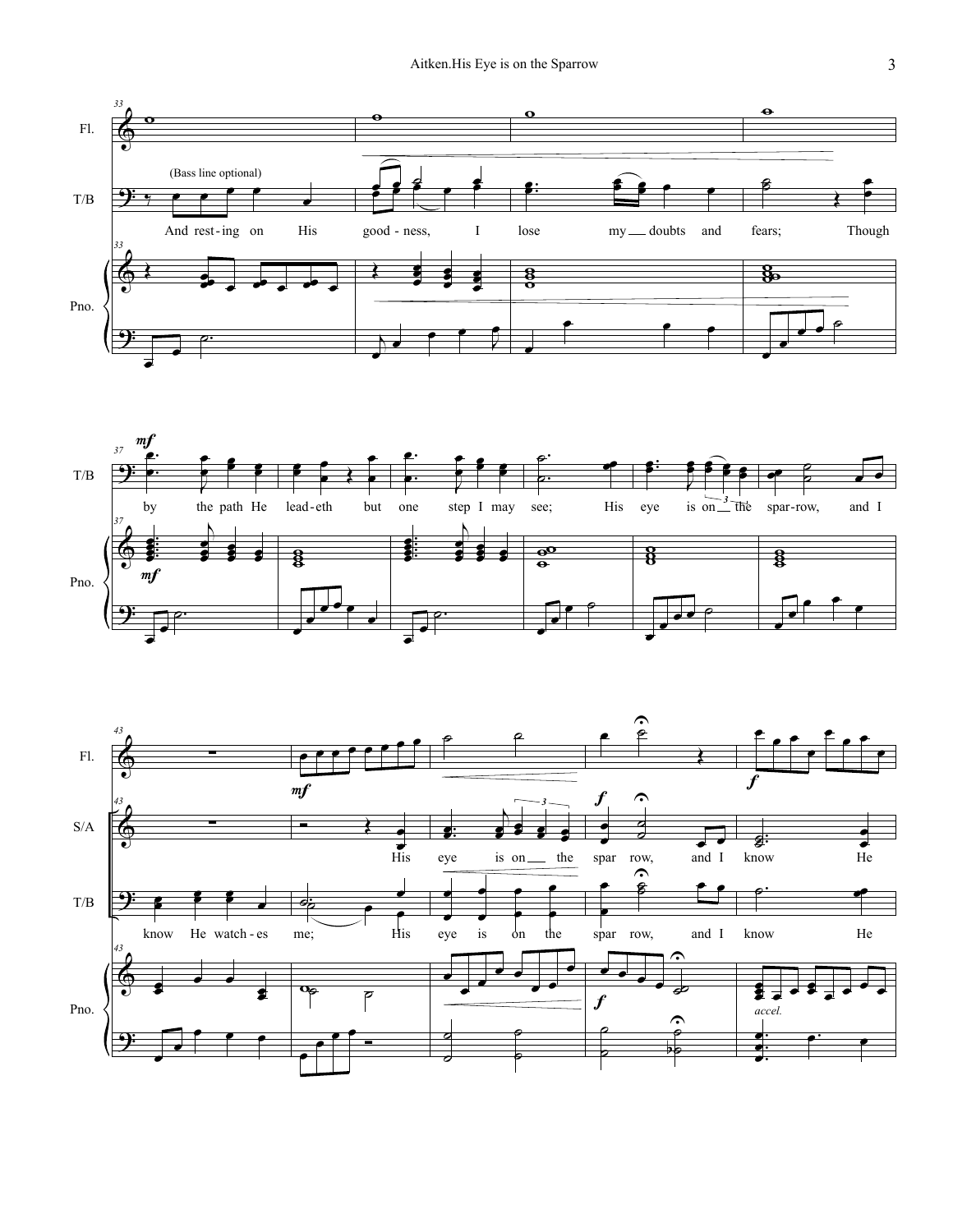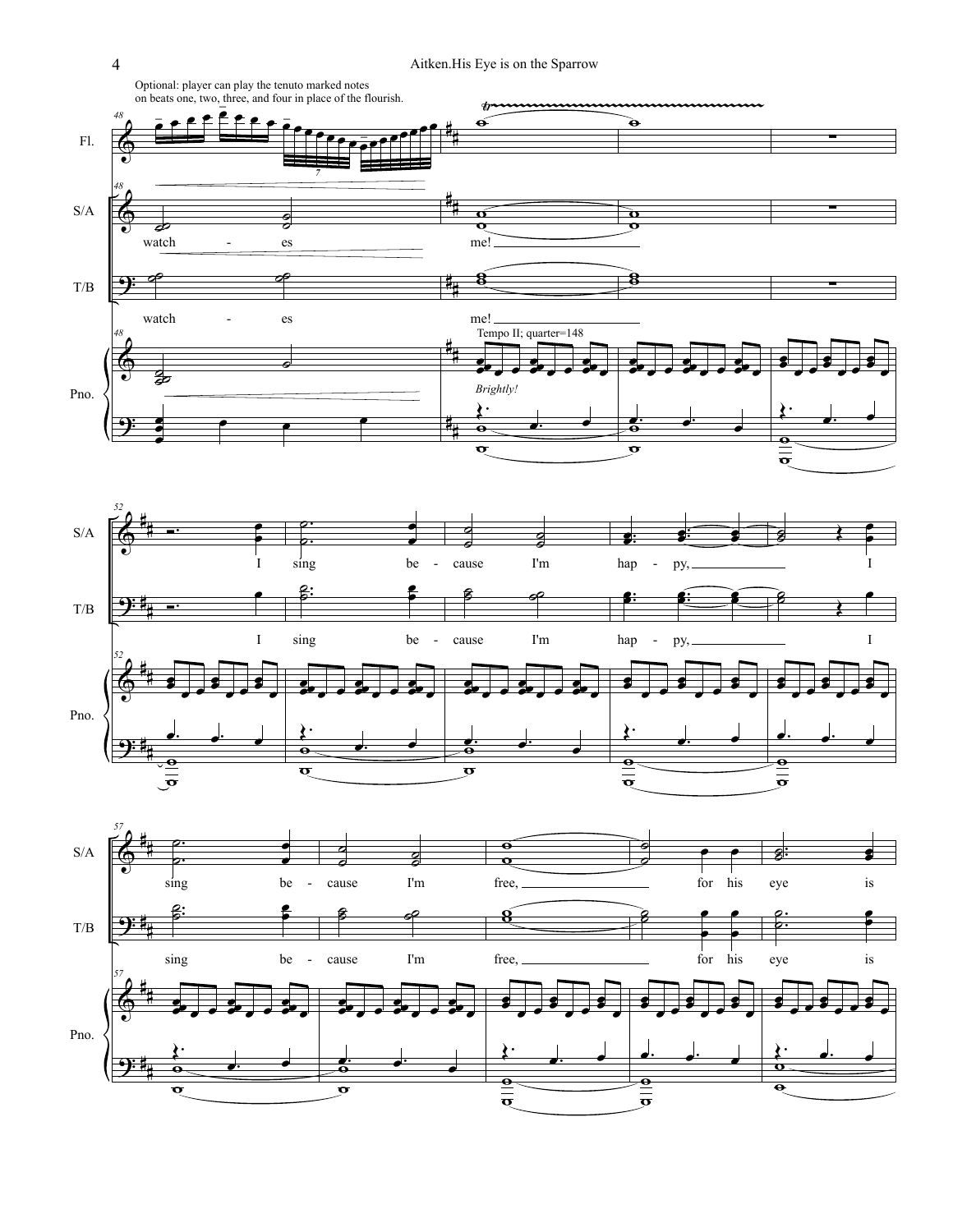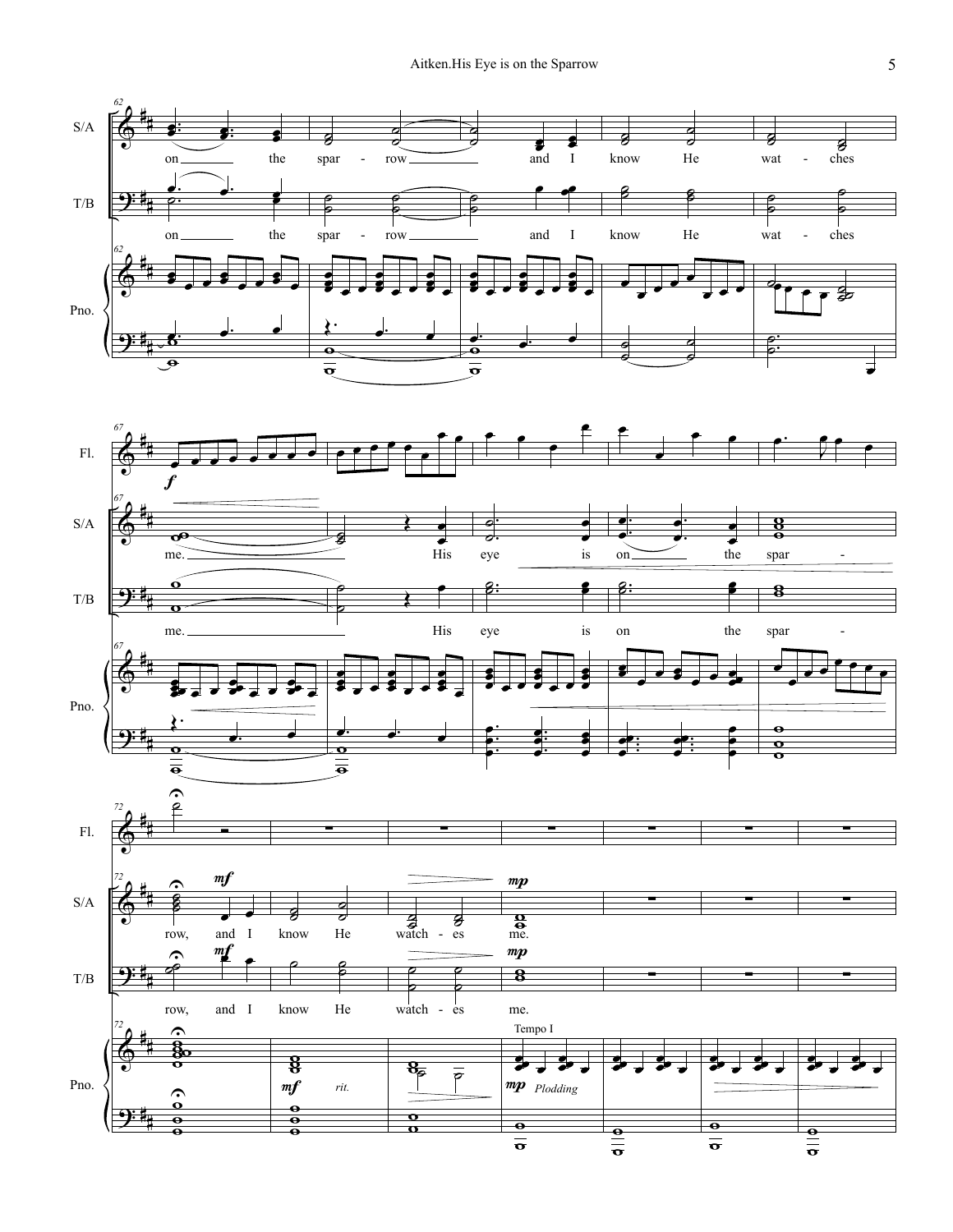





 $\sqrt{6}$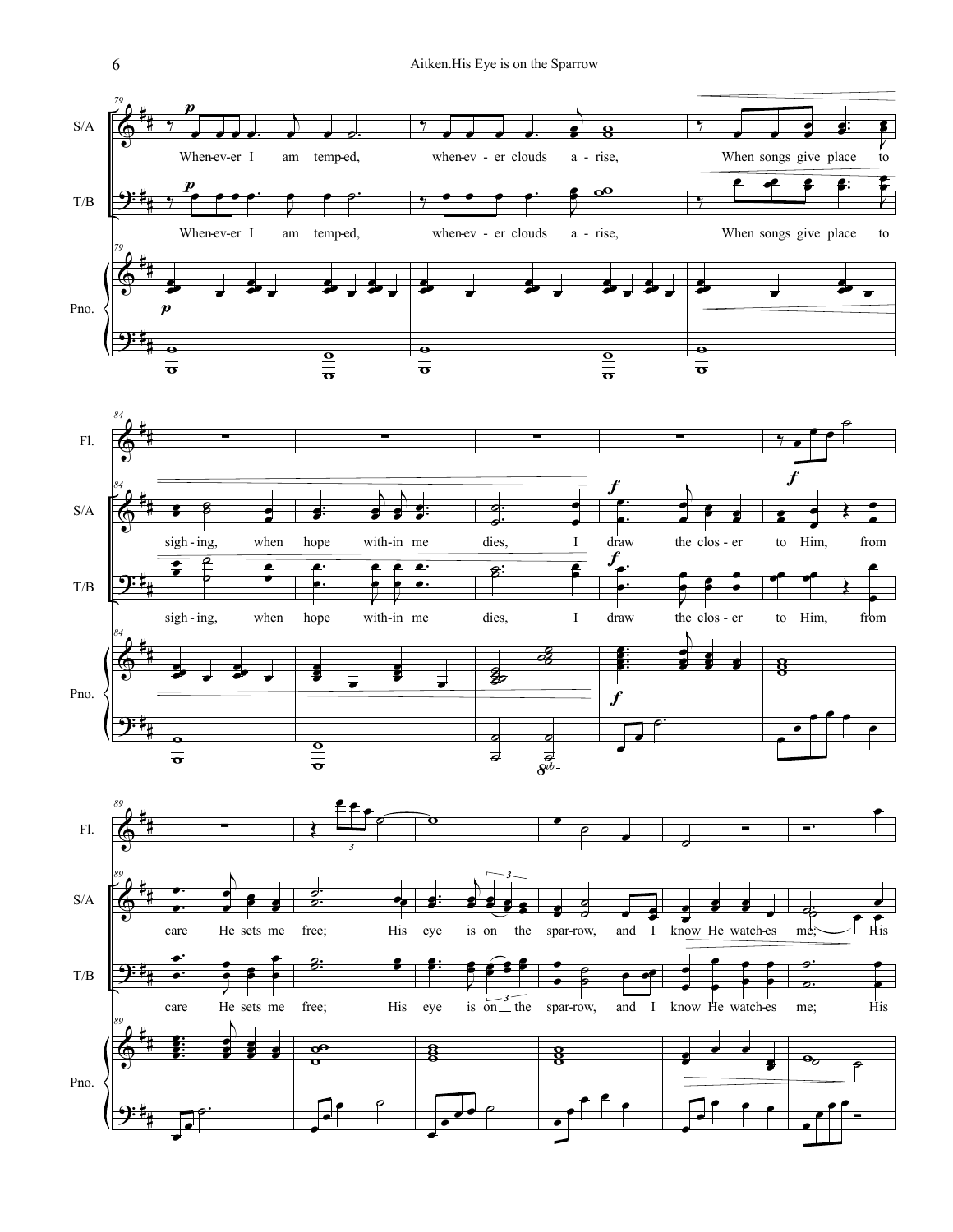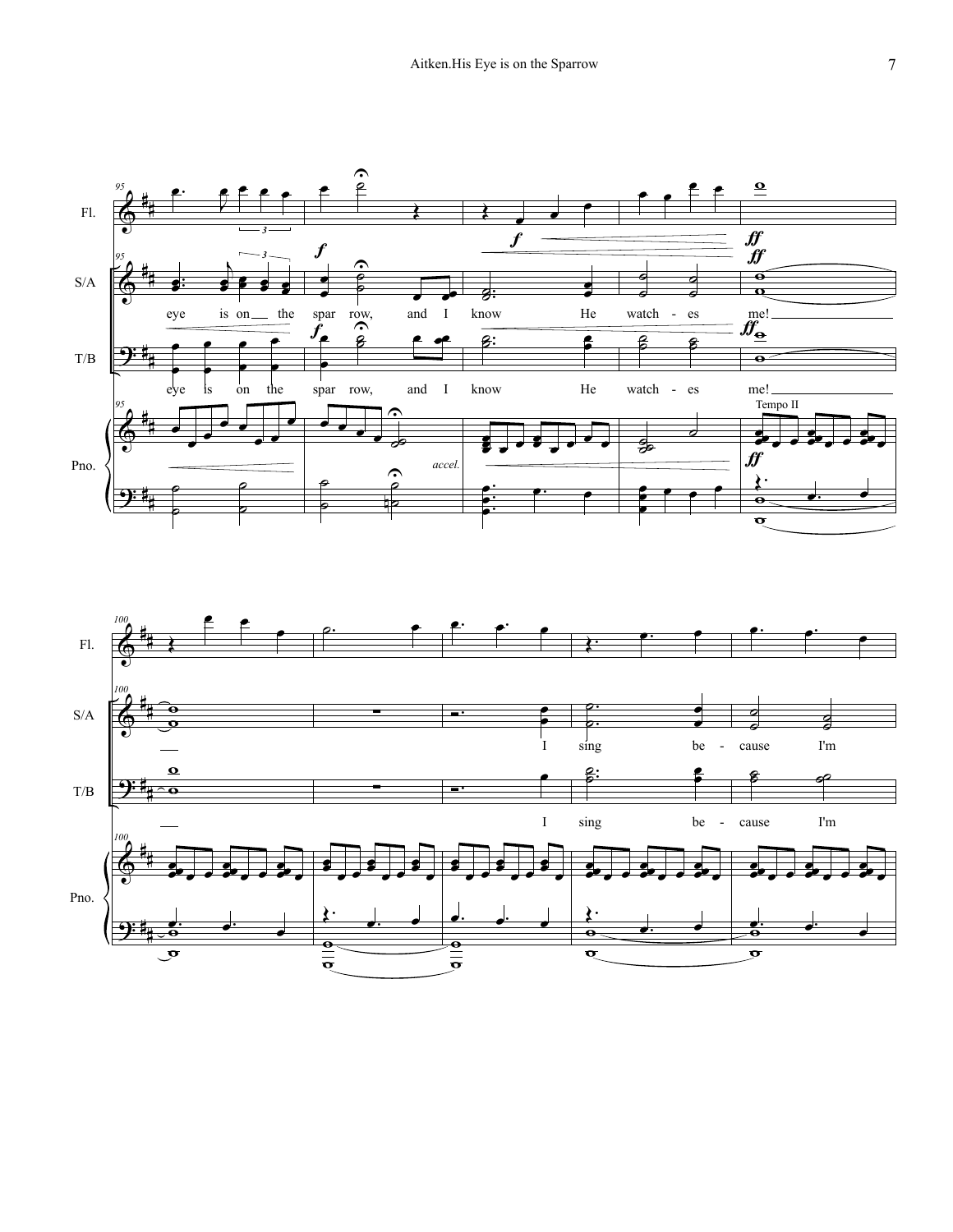

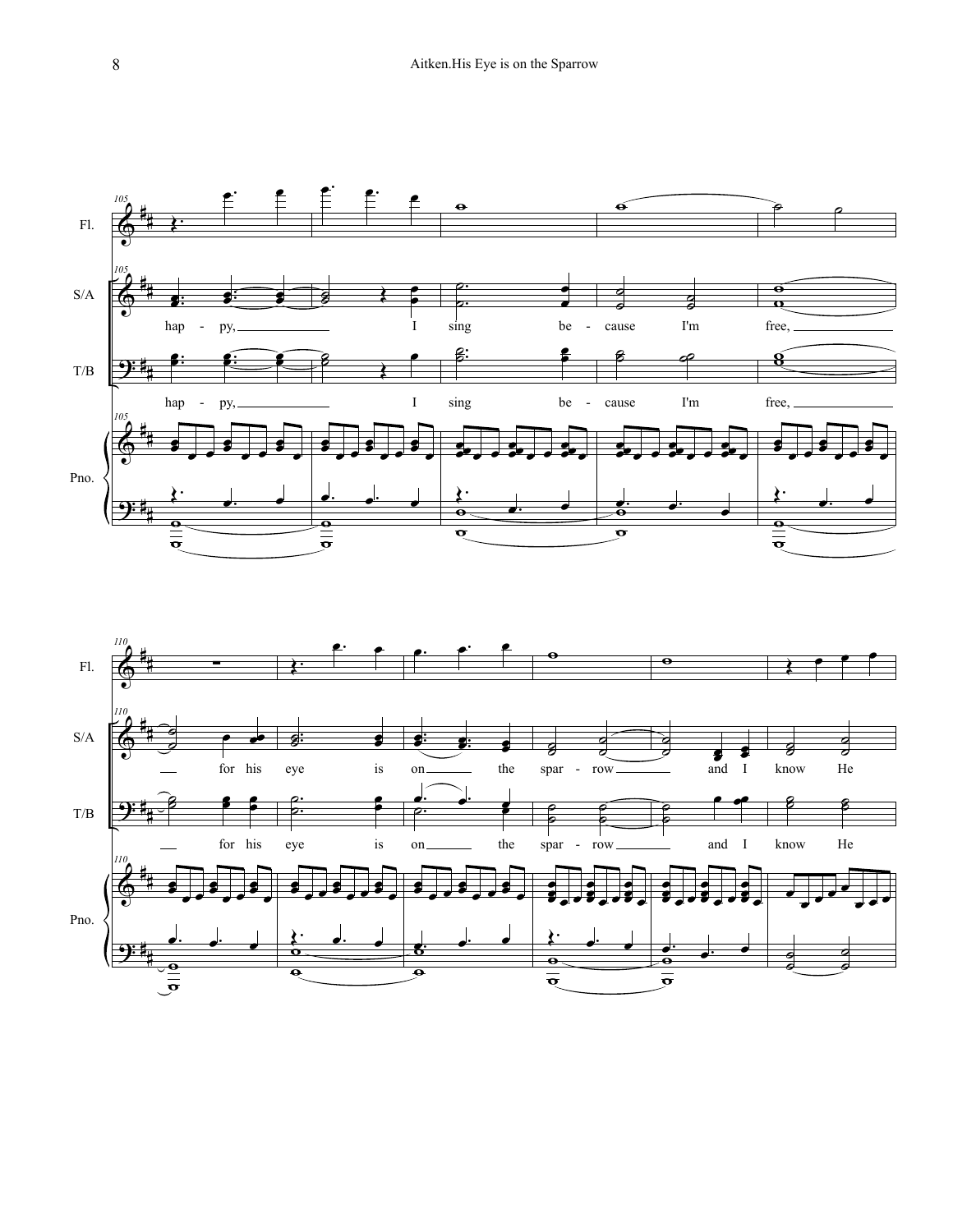